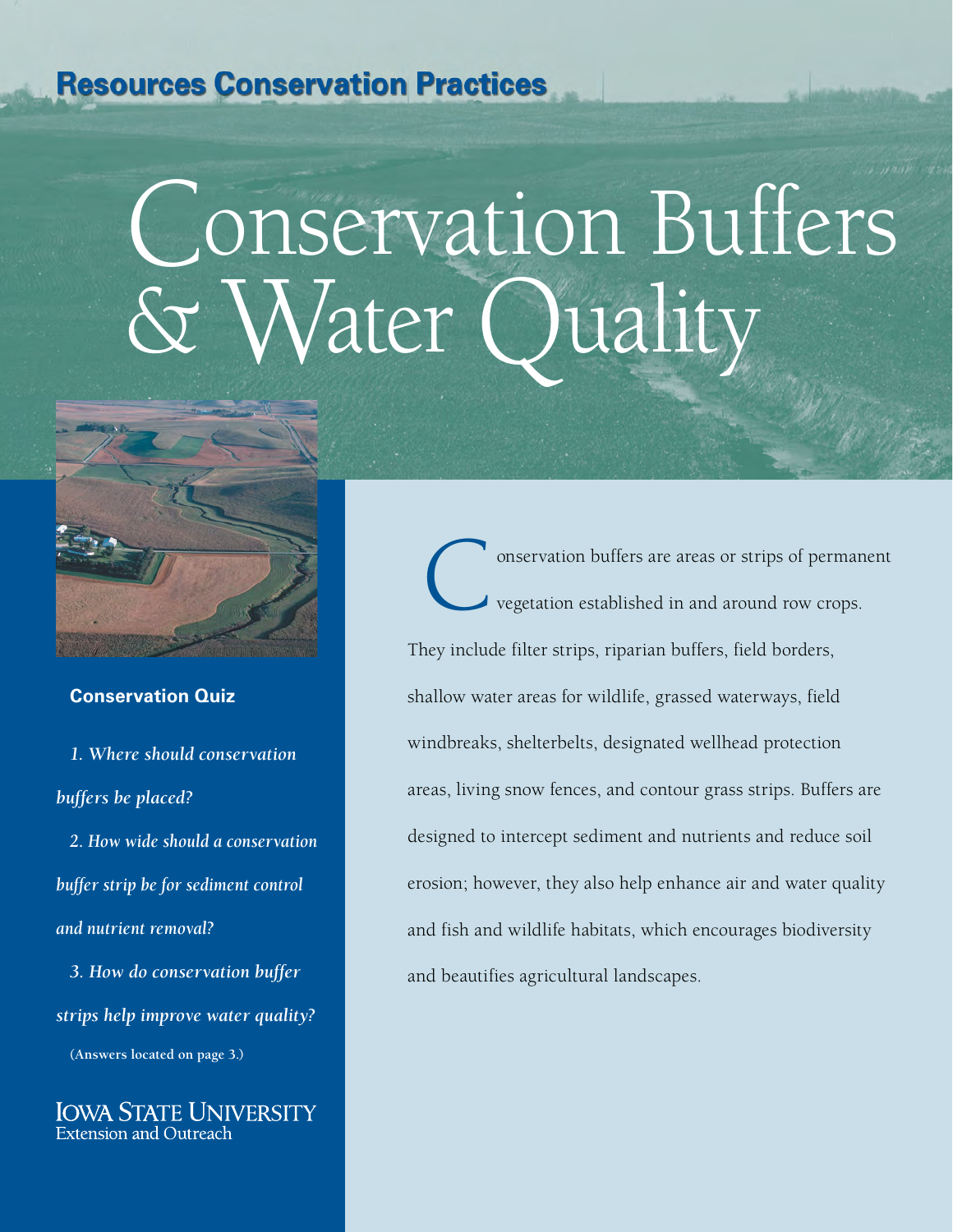

### **Conservation Buffers & Water Quality**

#### **Understanding Conservation Buffers**

Each type of conservation buffer uses different vegetative species, ranging from grasses to shrubs to trees. These living filters, which work together to improve water quality, replace the natural system that once protected most surface water bodies. As runoff flows over the land, grasses slow it down, allowing soil particles to settle into the buffer zone rather than being transported to surface water. The root systems of some grasses may grow more than six feet deep, providing deep pores and increasing water infiltration. Increased water infiltration also reduces the severity of flooding and increases the rate of groundwater recharge. The woody stems of shrubs and trees obstruct surface runoff that flows into streams and help slow floodwaters. Trees near streams' edges offer similar soil and stream-bank protection.

#### **Effects of Conservation Buffers on Water Quality**

Conservation buffers are among the best management practices that producers can use to protect water quality. They are flexible in size, can be strategically located in and around fields to reduce surface runoff and soil erosion, and can be used in conjunction with other best management practices to protect and improve water quality.

Buffers serve a critical role in reducing sediment, nutrients, and agricultural chemicals that are transported to surface water bodies (Table 1). The permanent vegetation in buffers acts as a settling basin for sediment in water runoff and uses the nutrients in the sediments. Buffers can reduce sediment, nutrients, and agricultural chemicals in water runoff by 50 percent to 100 percent. In addition to intercepting pollutants, they also prevent banks from falling into water bodies, reduce wind damage to young plants, increase farm profitability by taking marginal land out of production, and increase or improve wildlife and fish habitats.

#### **Managing Conservation Buffers**

Buffers are more easily maintained when additional upland conservation practices are used to limit the rate of sediment reaching the buffers. They must be maintained regularly to work efficiently and remain healthy and competitive. Regular maintenance includes carefully controlling grazing and field traffic, harvesting buffers, and removing deposited sediment. Healthy, actively growing vegetation is capable of taking up and degrading trapped nutrients and agricultural chemicals.

**Placing conservation buffers** *Conservation buffers are useful in and around agricultural row-crop fields, along streams, and around lakes and wetlands. They are most effective when combined with other best management practices to prevent the buffer system from being overloaded with sediment.* 

#### **Maintaining conservation buffers**

- *Removing deposited sediment Sediment trapped by buffers changes the land shape and may cause runoff to flow parallel to buffers rather than across them. Sediment must be removed from these areas and vegetation reestablished when necessary. It is critical to minimize the load of sediment in the runoff flowing across buffers by using conservation tillage systems in fields above conservation buffers.*
- *Mowing conservation buffers Buffers may require mowing for weed control or other reasons. Mowing also encourages some grass species to tiller and produce denser vegetation at the soil surface; however, short cutting stiff-stemmed grass species may reduce the flow retardence of vegetation. Mowing buffers stimulates vegetation growth, which actively absorbs nutrients and degrades pesticides as well as supplies carbon for microbial degradation.*
- *Harvesting conservation buffers Periodically harvesting buffer vegetation removes trapped nutrients from the system, which prevents their eventual release to the soil and potential movement to water.*
- *Reduced traffic patterns and use Driving heavy equipment on buffers leads to soil compaction and reduced water infiltration. It also can cause ruts when the soil is wet, which may encourage concentrated flow to bypass the filtering ability of the buffer. In addition, grazing livestock on buffers may reduce grass height and contribute to soil compaction. Planning a grazing system that allows quick, intensive foraging under good soil conditions is essential. Removing livestock when the soil is wet reduces potential damage to buffers.*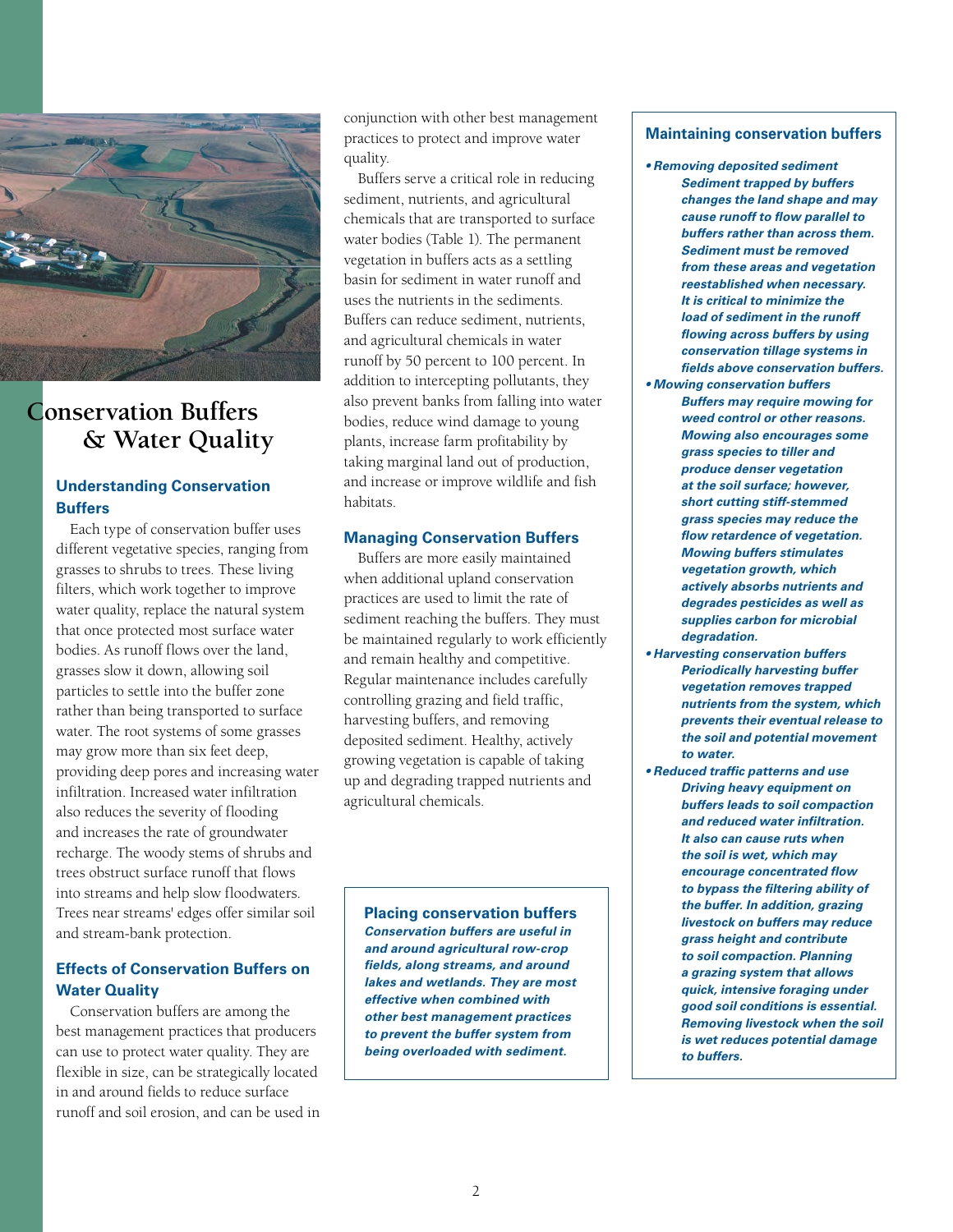#### **Table 1. Infiltration and captured sediment, atrazine, metolachlor, and cyanazine in buffer strips from six natural rainfall events.**

| (E)            | Rain Event Infiltration<br>$(\% )$ | Sediment<br>(% Retained) | Atrazine<br>(% Retained) | Metolachlor<br>(% Retained) | Cyanazine<br>(% Retained) |
|----------------|------------------------------------|--------------------------|--------------------------|-----------------------------|---------------------------|
|                |                                    |                          |                          |                             |                           |
| E1             | 9                                  | 44                       | 13                       | 22                          | 15                        |
| E2             | 34                                 | 57                       | 44                       | 33                          | 37                        |
| E <sub>3</sub> | 97                                 | 100                      | 100                      | 100                         | 100                       |
| E <sub>4</sub> | 44                                 | 65                       | 54                       | 51                          | 49                        |
| E <sub>5</sub> | 98                                 | 98                       | 98                       | 99                          | 98                        |
| E6             | 69                                 | 86                       | 58                       | 73                          | 69                        |
|                |                                    |                          |                          |                             |                           |



**The riparian buffer along the stream is part of a nationally designated demonstration area for riparian buffers in Story County.** 

Source: Arora, K., S.K. Mickelson, J.L. Baker, D.P. Tierney, and C.J. Peters. 1996. Herbicide retention by vegetative bufferstrips from runoff under natural rainfall. ASAE Transactions 39(6):2155-2162







**Figure 2. Recommended conservation buffer strip width for different functions or uses.**

**Programs/agencies that can help with cost sharing and planning for conservation buffers** *1. Conservation Reserve Program (CRP) 2. Environmental Quality Incentives* 

*Program (EQIP)*

*3. Wildlife Habitat Incentive Program (WHIP)*

*4. Wetlands Reserve Program*

*5. Stewardship Incentive Program*

*6. Natural Resources Conservation Service (NRCS)*

*7. Farm Service Agency (FSA)*

*8. Department of Natural Resources (DNR)*

*9. Iowa State University (ISU)*

Quiz Answers: 1. Conservation buffer strips should be placed between surface water and agricultural fields. 2. Conservation buffers used for sediment control and nutrient removal range in width from 40 feet to 150 feet. 3. Buffer strips improve water quality by intercepting sediment, nutrients, and agricultural chemicals before they pollute surface water.

All photographs are from the NRCS Web site photo gallery ([www.nrcs.usda.gov\)](www.nrcs.usda.gov).

\*Chart adapted and modified from [www.ctic.purdue.](www.ctic.purdue.edu/ctic/BuffersProject/IA/County/BUF_AC_IA.gif) [edu/ctic/BuffersProject/IA/County/BUF\\_AC\\_IA.gif](www.ctic.purdue.edu/ctic/BuffersProject/IA/County/BUF_AC_IA.gif).